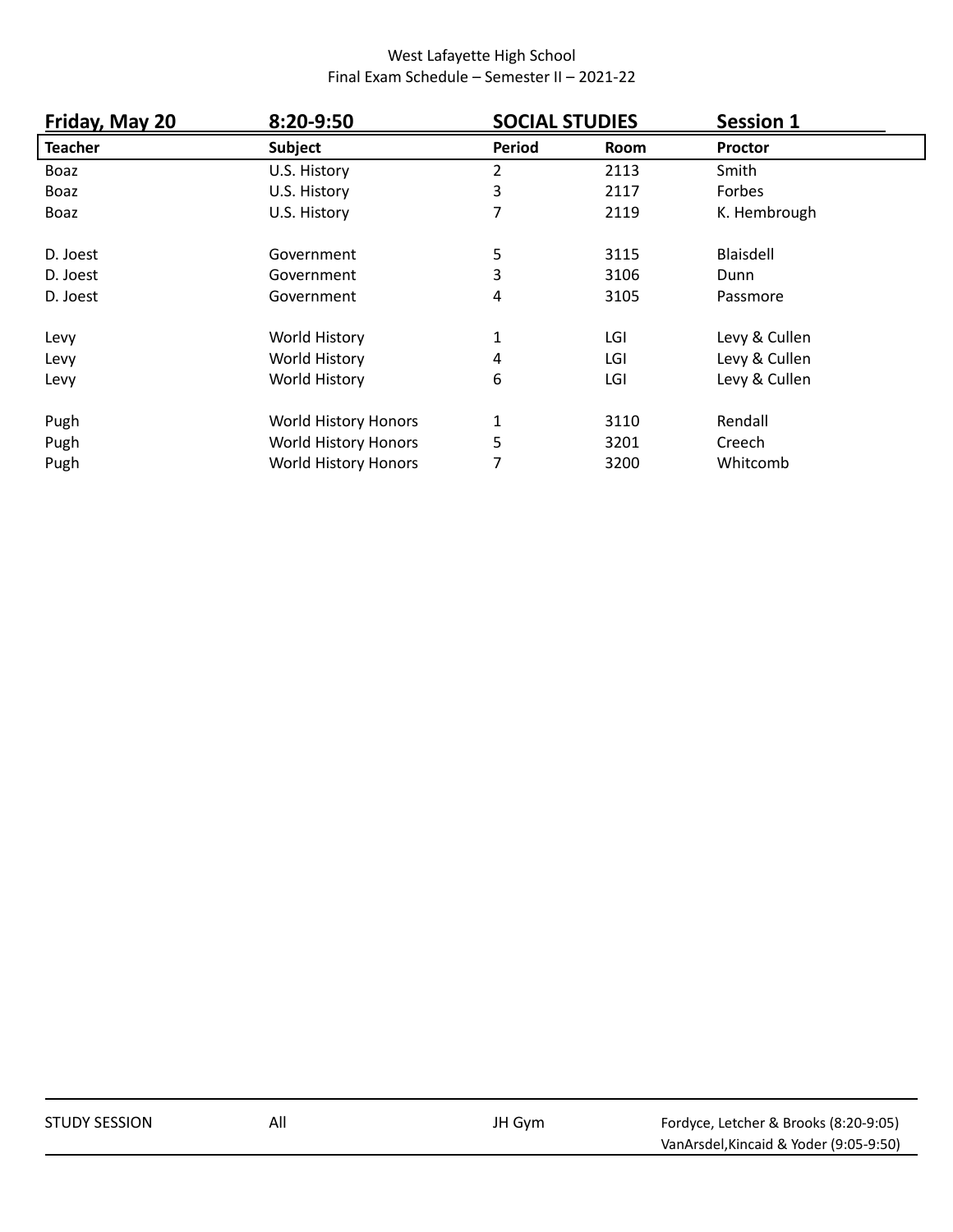| Friday, May 20 | 10:10-11:50                   | <b>ELECTIVES</b> |      | <b>Session 2</b> |
|----------------|-------------------------------|------------------|------|------------------|
| <b>Teacher</b> | <b>Subject</b>                | Period           | Room | <b>Proctor</b>   |
| Cullen         | <b>Business Management</b>    | 5                | 2213 | Cullen           |
| Heim           | <b>Fashion &amp; Textiles</b> | 1                | 1311 | Heim             |
| Fordyce        | Health                        | 1                | 3204 | Eifler           |
| Fordyce        | Health                        | 3                | 3215 | Gwin             |
| VanArsdel      | Health                        | 2                | 3208 | Schott           |
| VanArsdel      | Health                        | 5                | 3211 | von Werder       |
| <b>Bennett</b> | AP Music Theory               | 1                | 0615 | <b>Bennett</b>   |

| <b>STUDY SESSION</b> | All | JH Gym | Ambrose, Boaz, & Boyd (10:10-11:00) |
|----------------------|-----|--------|-------------------------------------|
|                      |     |        | Fry, Daning, & Pettit (11:00-11:50) |

\_\_\_\_\_\_\_\_\_\_\_\_\_\_\_\_\_\_\_\_\_\_\_\_\_\_\_\_\_\_\_\_\_\_\_\_\_\_\_\_\_\_\_\_\_\_\_\_\_\_\_\_\_\_\_\_\_\_\_\_\_\_\_\_\_\_\_\_\_\_\_\_\_\_\_\_\_\_\_\_\_\_\_\_\_\_\_\_\_\_\_\_\_\_\_\_\_\_\_\_\_\_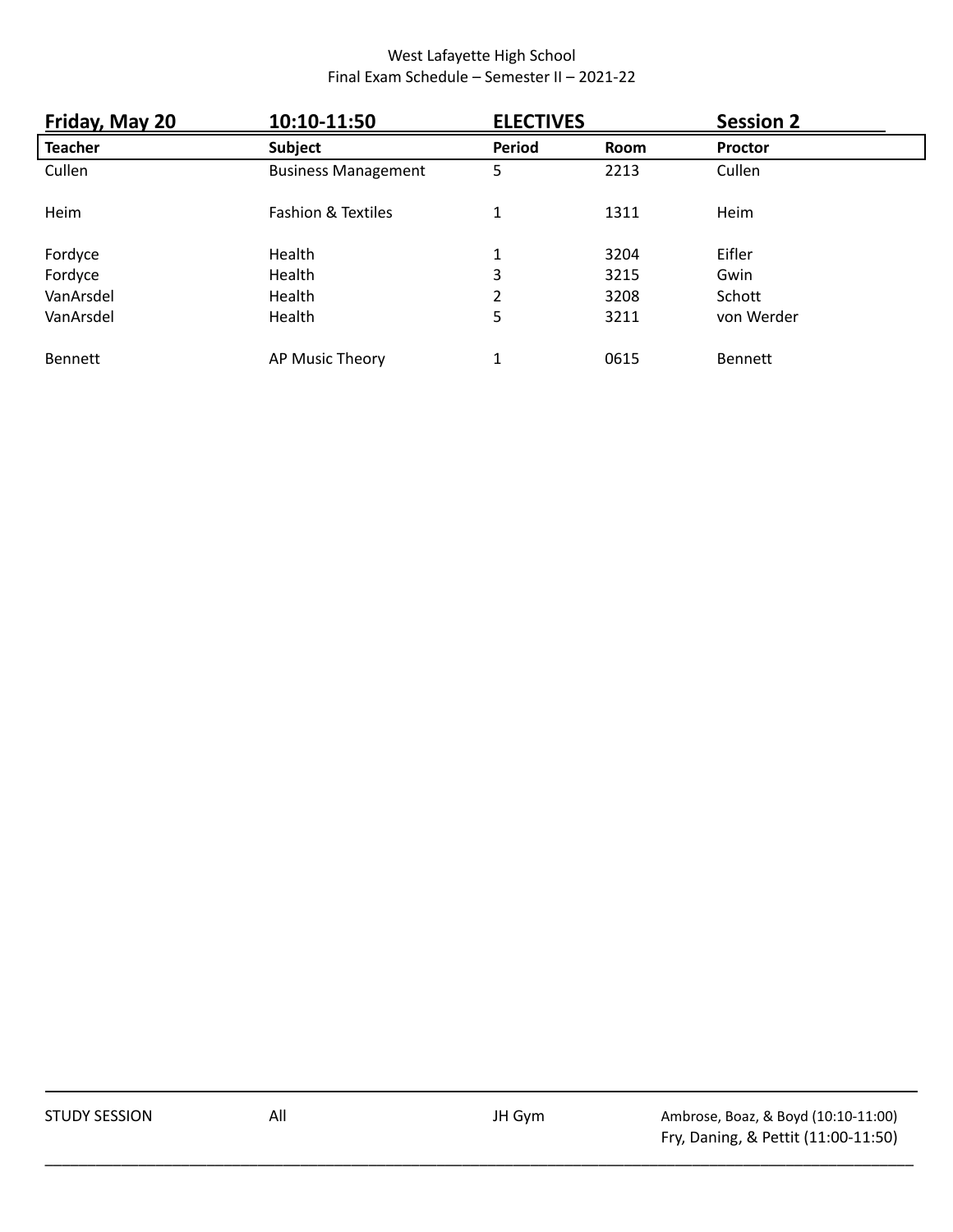| Friday, May 20 | 1:39-3:09               | <b>SCIENCE</b>          |      | <b>Session 3</b> |
|----------------|-------------------------|-------------------------|------|------------------|
| <b>Teacher</b> | <b>Subject</b>          | <b>Period</b>           | Room | <b>Proctor</b>   |
| Creech         | <b>Biology Honors</b>   | $\mathbf{1}$            | 1206 | White            |
| Creech         | <b>Biology Honors</b>   | 2                       | 1210 | Corredor-Sanchez |
| Creech         | <b>Biology Honors</b>   | 3                       | 1207 | Studt            |
| von Werder     | Physics                 | $\mathbf{1}$            | 1212 | Espinoza         |
| von Werder     | Physics                 | $\overline{2}$          | 1211 | Beyogle          |
| Gwin           | Chemistry               | 4                       | 3115 | Blaisdell        |
| Gwin           | Chemistry               | 5                       | 3111 | Huckstep         |
| Gwin           | Chemistry               | 6                       | 3116 | McKee            |
| Gwin           | Chemistry               | $\overline{7}$          | 3106 | Dunn             |
| Schott         | <b>Chemistry Honors</b> | $\mathbf{1}$            | 2100 | Woodard          |
| Schott         | <b>Chemistry Honors</b> | $\overline{2}$          | 2101 | Dixon            |
| Schott         | <b>Chemistry Honors</b> | 3                       | 2124 | Helton           |
| Hipsher        | Earth/Space I           | 3                       | 2117 | Forbes           |
| Hipsher        | Earth/Space II          | $\mathbf{1}$            | 2118 | Mills            |
| Hipsher        | Earth/Space II          | $\overline{\mathbf{c}}$ | 2113 | Smith            |
| Hipsher        | Earth/Space II          | $\overline{7}$          | 2121 | Sandberg         |
| Whitcomb       | <b>Physics Honors</b>   | 4                       | 2220 | Pugh             |
| Whitcomb       | <b>Physics Honors</b>   | 6                       | 2126 | D. Joest         |
| Whitcomb       | <b>Physics Honors</b>   | $\overline{7}$          | 2217 | Levy             |

| <b>STUDY SESSION</b> | All | JH Gvm | Fry, J. Hembrough, & VanArsdel (1:39-2:25) |
|----------------------|-----|--------|--------------------------------------------|
|                      |     |        | Fordyce, Kincaid, & Yoder (2:25-3:09)      |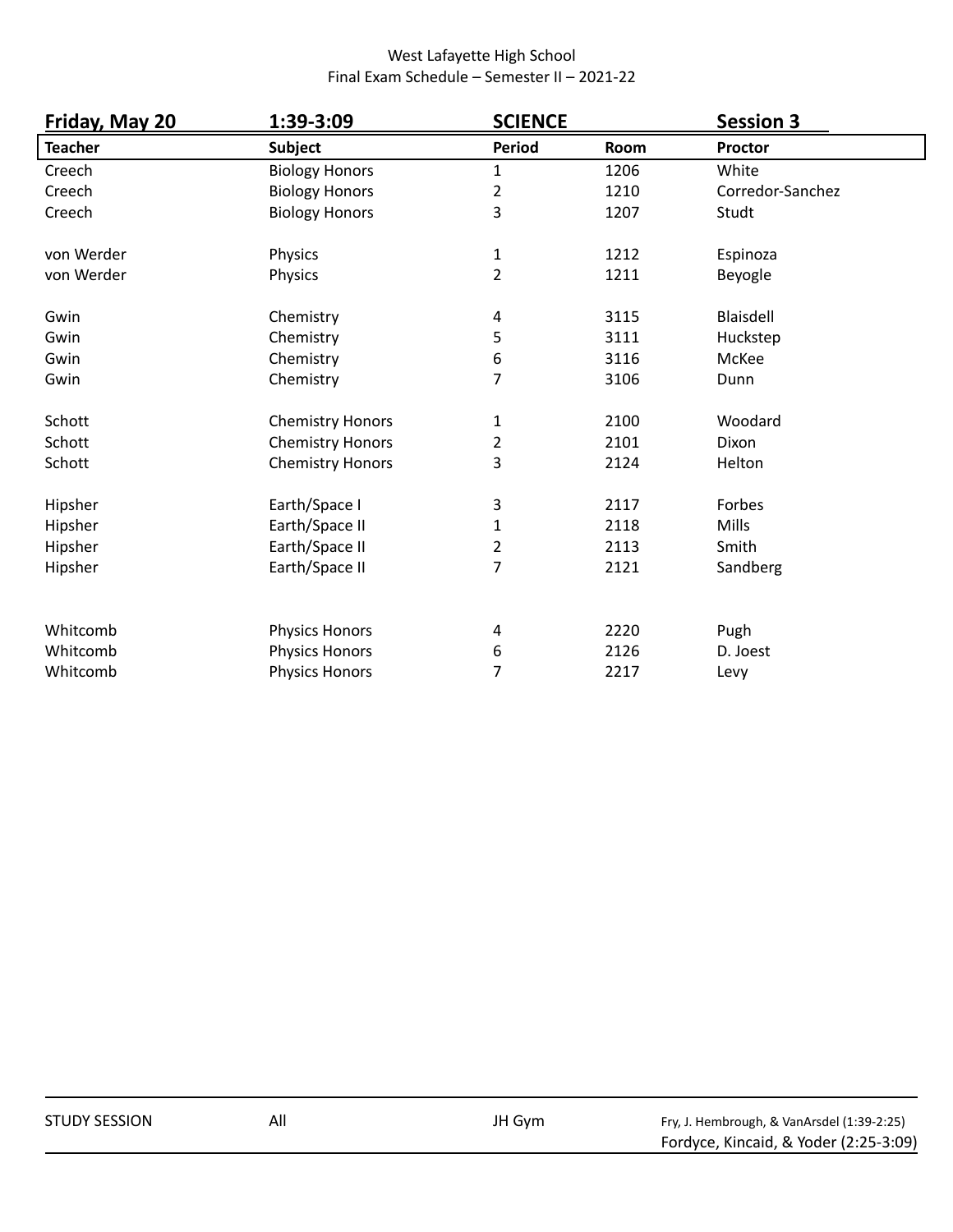| Monday, May 23 8:20-9:50 |                  | <b>ENGLISH</b>          |      | <b>Session 4</b> |  |
|--------------------------|------------------|-------------------------|------|------------------|--|
| <b>Teacher</b>           | <b>Subject</b>   | <b>Period</b>           | Room | <b>Proctor</b>   |  |
| Dixon                    | World Literature | 1                       | 3200 | Whitcomb         |  |
| Dixon                    | World Literature | 3                       | 3201 | Creech           |  |
| Dixon                    | World Literature | 5                       | 3204 | Eifler           |  |
| Dixon                    | World Literature | $\overline{7}$          | 3215 | Gwin             |  |
| Forbes                   | English 9        | 2                       | 3214 | Hipsher          |  |
| Forbes                   | English 9        | 4                       | 3208 | Schott           |  |
| Forbes                   | English 9        | 7                       | 3211 | von Werder       |  |
| Helton                   | English Lit. B   | 4                       | LGI  | Kincaid & Yoder  |  |
| Helton                   | English Lit. B   | 5                       | LGI  | Kincaid & Yoder  |  |
| Helton                   | English Lit. B   | 7                       | LGI  | Kincaid & Yoder  |  |
| Mills                    | English 9 Honors | 6                       | 3115 | Blaisdell        |  |
| Mills                    | English 9 Honors | 7                       | 3106 | Dunn             |  |
| Sandberg                 | English 9        | $\mathbf 1$             | 3112 | German           |  |
| Sandberg                 | English 9        | 3                       | 3114 | Huckstep         |  |
| Sandberg                 | World Lit.       | $\overline{2}$          | 3111 | Marsh            |  |
| Sandberg                 | World Lit.       | 4                       | 3116 | McKee            |  |
| Sandberg                 | World Lit.       | 5                       | 3105 | Passmore         |  |
| Sandberg                 | World Lit.       | 6                       | 3109 | Polk             |  |
| Shaeffer                 | Film Lit.        | $\mathbf{1}$            | 2211 | Ambrose          |  |
| Shaeffer                 | Film. Lit        | $\overline{\mathbf{c}}$ | 2219 | Boaz             |  |
| Shaeffer                 | Film Lit         | 3                       | 2217 | Levy             |  |
| Smith                    | English 9        | 5                       | 3110 | Rendall          |  |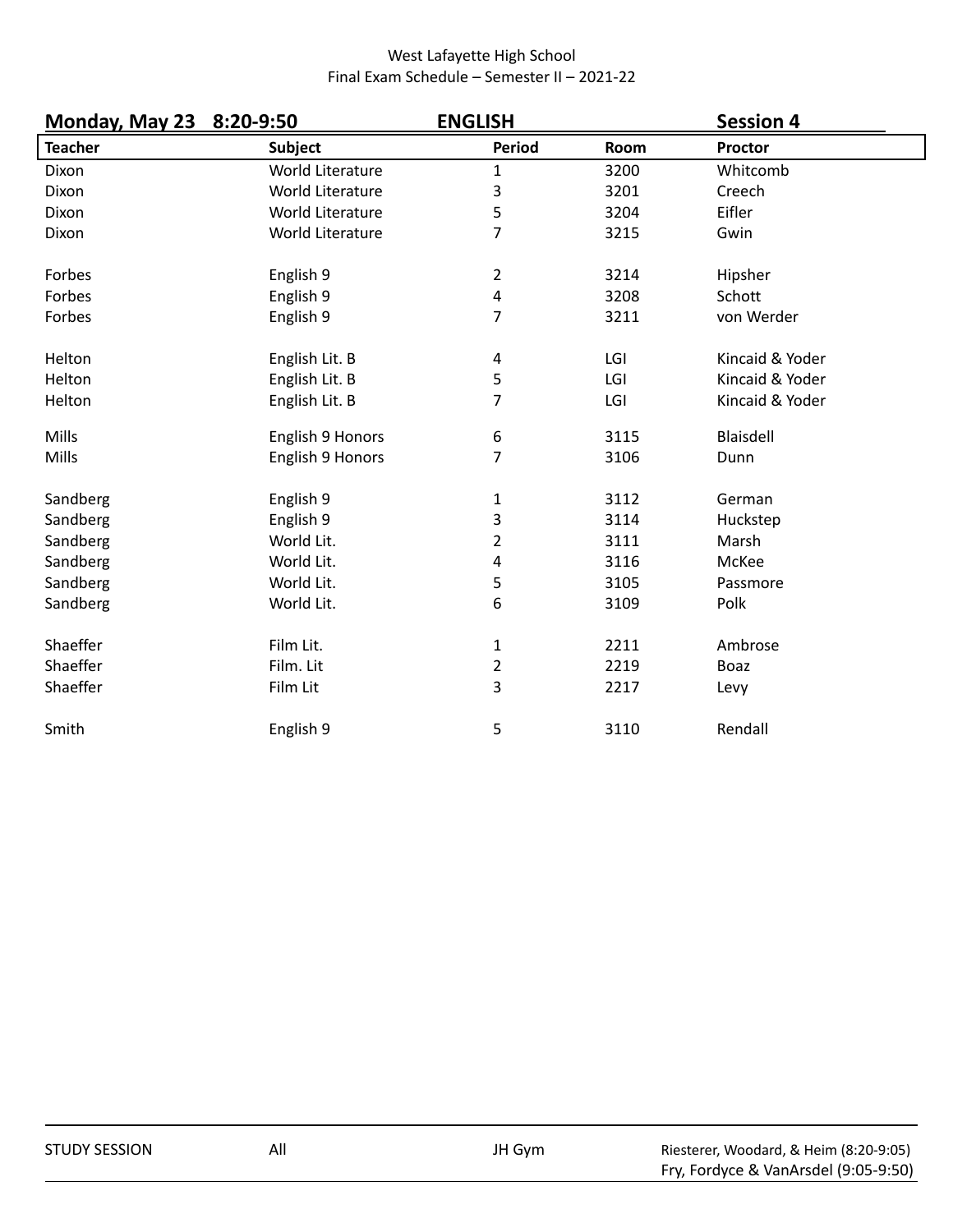| Monday, May 23 10:10-11:50 |                        | <b>ELECTIVES</b> |         | <b>Session 5</b> |  |
|----------------------------|------------------------|------------------|---------|------------------|--|
| <b>Teacher</b>             | Subject                | Period           | Room    | <b>Proctor</b>   |  |
| Ambrose                    | Econ                   | 2                | 2220    | Pugh             |  |
| Ambrose                    | Econ                   | 6                | 1211    | Beyogle          |  |
| Ambrose                    | Econ                   | 7                | 1207    | Studt            |  |
| Forbes                     | Brit. Lit. A           | $\mathbf{1}$     | 1210    | Corredor-Sanchez |  |
| Forbes                     | Brit. Lit. A           | 5                | 1212    | Espinoza         |  |
| Heim                       | <b>Culinary Arts I</b> | 4                | 1310    | Heim             |  |
| Eifler                     | ICP <sub>9</sub>       | 1                | Library | Eifler           |  |
| Eifler                     | ICP <sub>9</sub>       | $\overline{2}$   | Library | Eifler           |  |
| Gwin                       | ICP                    | $\mathbf{1}$     | Library | Gwin             |  |
| Gwin                       | <b>ICP</b>             | $\overline{2}$   | Library | Gwin             |  |

| <b>STUDY SESSION</b> | All | JH Gym |                                              |
|----------------------|-----|--------|----------------------------------------------|
|                      |     |        | Fordyce, J. Hembrough, Woodard (10:10-11:00) |
|                      |     |        | Hanna, D. Joest, & Cullen (11:00-11:50)      |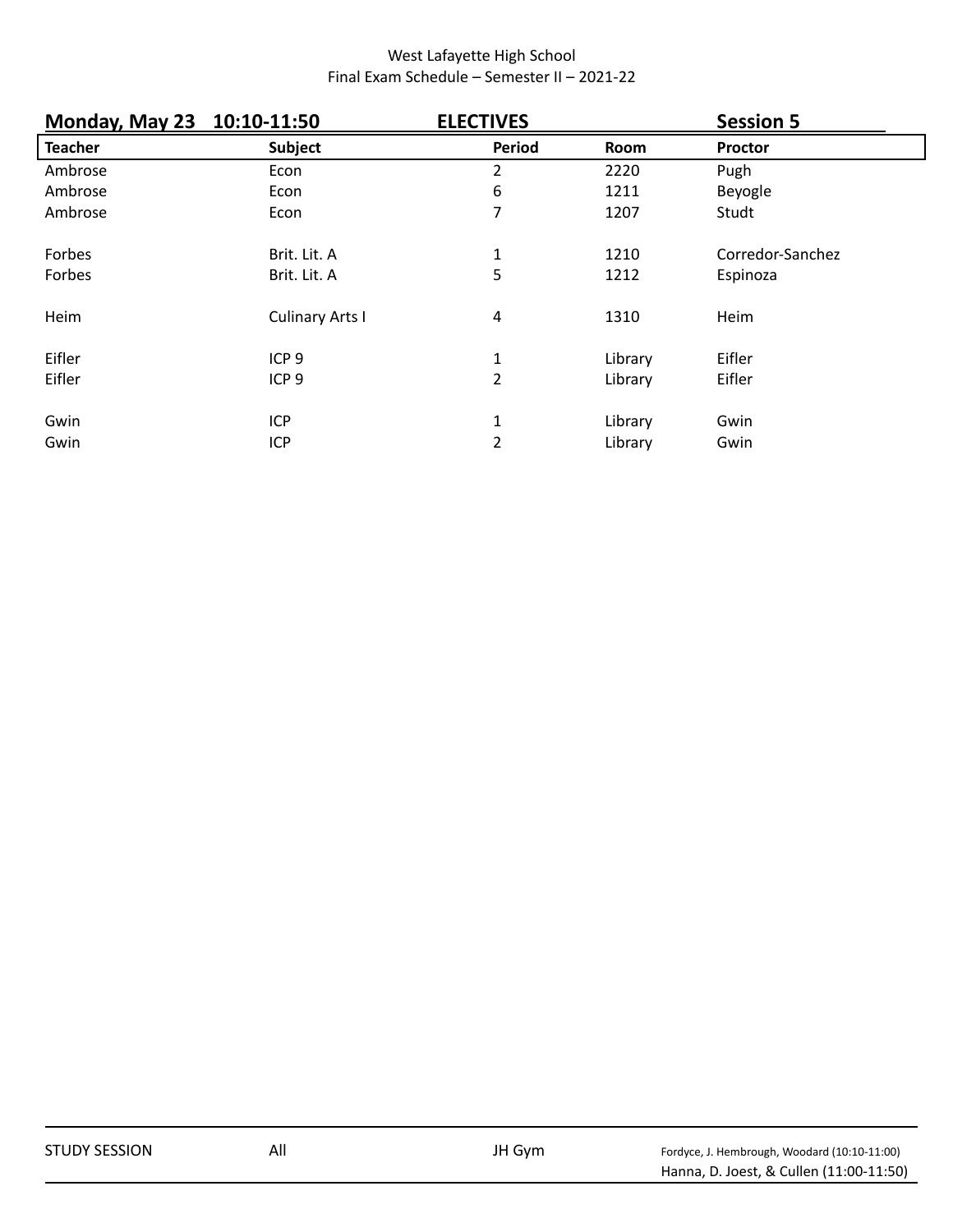| <b>Monday, May 23</b> | 1:39-3:09          | <b>WORLD LANGUAGE</b> |             | <b>Session 6</b> |
|-----------------------|--------------------|-----------------------|-------------|------------------|
| <b>Teacher</b>        | <b>Subject</b>     | Period                | <b>Room</b> | Proctor          |
| Beyogle               | French III         | $\overline{2}$        | 2100        | Woodard          |
| Beyogle               | French III         | 4                     | 2101        | Dixon            |
| Beyogle               | French I           | 6                     | 2113        | Smith            |
| Beyogle               | French I           | $\overline{7}$        | 2124        | Helton           |
| Corredor-Sanchez      | Spanish II         | 1                     | Cafeteria   | Corredor-Sanchez |
| Corredor-Sanchez      | Spanish II         | 2                     | Cafeteria   | Corredor-Sanchez |
| Corredor-Sanchez      | Spanish II         | $\overline{2}$        | Cafeteria   | Corredor-Sanchez |
| Corredor-Sanchez      | Spanish II         | 4                     | Cafeteria   | Fordyce          |
| Corredor-Sanchez      | Spanish II         | 6                     | Cafeteria   | Fordyce          |
| Espinoza              | Spanish I          | $\mathbf{1}$          | 2117        | Forbes           |
| Espinoza              | Spanish III Pre-AP | 7                     | 2118        | Mills            |
| Studt                 | German II          | 2                     | LGI         | Studt            |
| Studt                 | German III         | 5                     | LGI         | Studt            |
| Studt                 | German I           | 3                     | LGI         | Sandberg         |
| Studt                 | German I           | 6                     | LGI         | Sandberg         |
| White                 | Spanish I          | 2                     | 3201        | Creech           |
| White                 | Spanish I          | 4                     | 3214        | Hipsher          |
| White                 | Spanish I          | 5                     | 3211        | von Werder       |
| White                 | Spanish I          | 6                     | 3200        | Whitcomb         |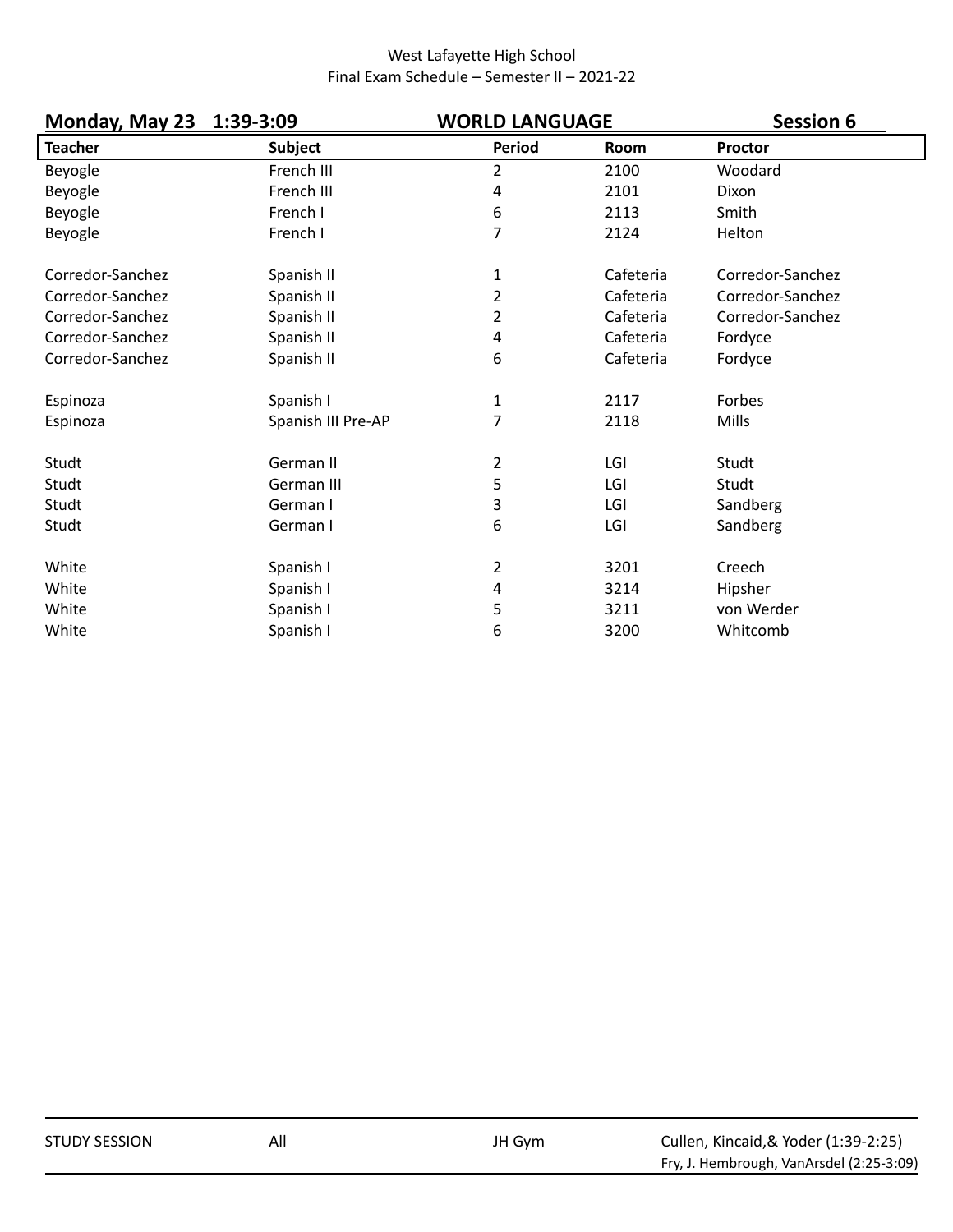| Tuesday, May 24 | 8:20-9:50              | <b>MATH</b>              |      | <b>Session 7</b> |
|-----------------|------------------------|--------------------------|------|------------------|
| <b>Teacher</b>  | <b>Subject</b>         | <b>Period</b>            | Room | <b>Proctor</b>   |
| Blaisdell       | Calculus B/C           | $\overline{2}$           | 2100 | Woodard          |
| Blaisdell       | Algebra II w/Trig.     | 3                        | 2101 | Dixon            |
| Blaisdell       | Algebra II w/Trig.     | 4                        | 2124 | Helton           |
| Blaisdell       | Algebra II w/Trig.     | 5                        | 2113 | Smith            |
| Blaisdell       | Algebra II w/Trig.     | 7                        | 2117 | Forbes           |
| Dunn            | Algebra I CT           | 3                        | 2119 | K. Hembrough     |
| Dunn            | Algebra I CT           | 6                        | 2121 | Sandberg         |
| Dunn            | Algebra II             | 4                        | 2211 | Ambrose          |
| Dunn            | Algebra II             | 5                        | 2216 | Boyd             |
| Dunn            | Algebra II             | $\overline{7}$           | 2219 | Boaz             |
| Huckstep        | Algebra I CT           | $\overline{2}$           | 2126 | D. Joest         |
| Huckstep        | Algebra I CT           | $\overline{\mathcal{I}}$ | 2220 | Pugh             |
| Huckstep        | Geometry               | 3                        | 2217 | Levy             |
| Huckstep        | Geometry               | 5                        | 2217 | Levy             |
| Marsh           | Algebra I CT           | $\mathbf{1}$             | 0601 | Fordyce          |
| Marsh           | Algebra I CT           | 4                        | 1210 | Corredor-Sanchez |
| Marsh           | Algebra I CT           | 5                        | 1212 | Espinoza         |
| Marsh           | Algebra I CT           | 7                        | 2120 | O'Farrell        |
| McKee           | Precalculus            | $\overline{2}$           | 2125 | <b>Bennett</b>   |
| McKee           | Precalculus            | 7                        | 3207 | Heim             |
| McKee           | Algebra II Honors      | 6                        | 3112 | German           |
| Passmore        | Geometry w/ Proofs     | 1                        | 3200 | Whitcomb         |
| Passmore        | Geometry w/ Proofs     | 2                        | 3201 | Creech           |
| Passmore        | Geometry w/ Proofs     | 3                        | 3214 | Hipsher          |
| Passmore        | Geometry w/ Proofs     | 4                        | 3215 | Gwin             |
| Passmore        | Geometry w/ Proofs     | 5                        | 3204 | Eifler           |
| Passmore        | Geometry w/ Proofs     | 7                        | 3208 | Schott           |
| Polk            | Precalculus w/Graphing | 1                        | LGI  | Polk             |
| Polk            | Precalculus w/Graphing | $\overline{2}$           | LGI  | Polk             |
| Polk            | Precalculus w/Graphing | 5                        | LGI  | von Werder       |
| Polk            | Precalculus w/Graphing | 6                        | LGI  | von Werder       |
| Rendall         | <b>Geometry Honors</b> | $\mathsf S$              | 3110 | Rendall          |

| <b>STUDY SESSION</b> | All | JH Gym | Kincaid, Riesterer & Yoder (8:20-9:05) |
|----------------------|-----|--------|----------------------------------------|
|                      |     |        | Fry & VanArsdel (9:05-9:50)            |